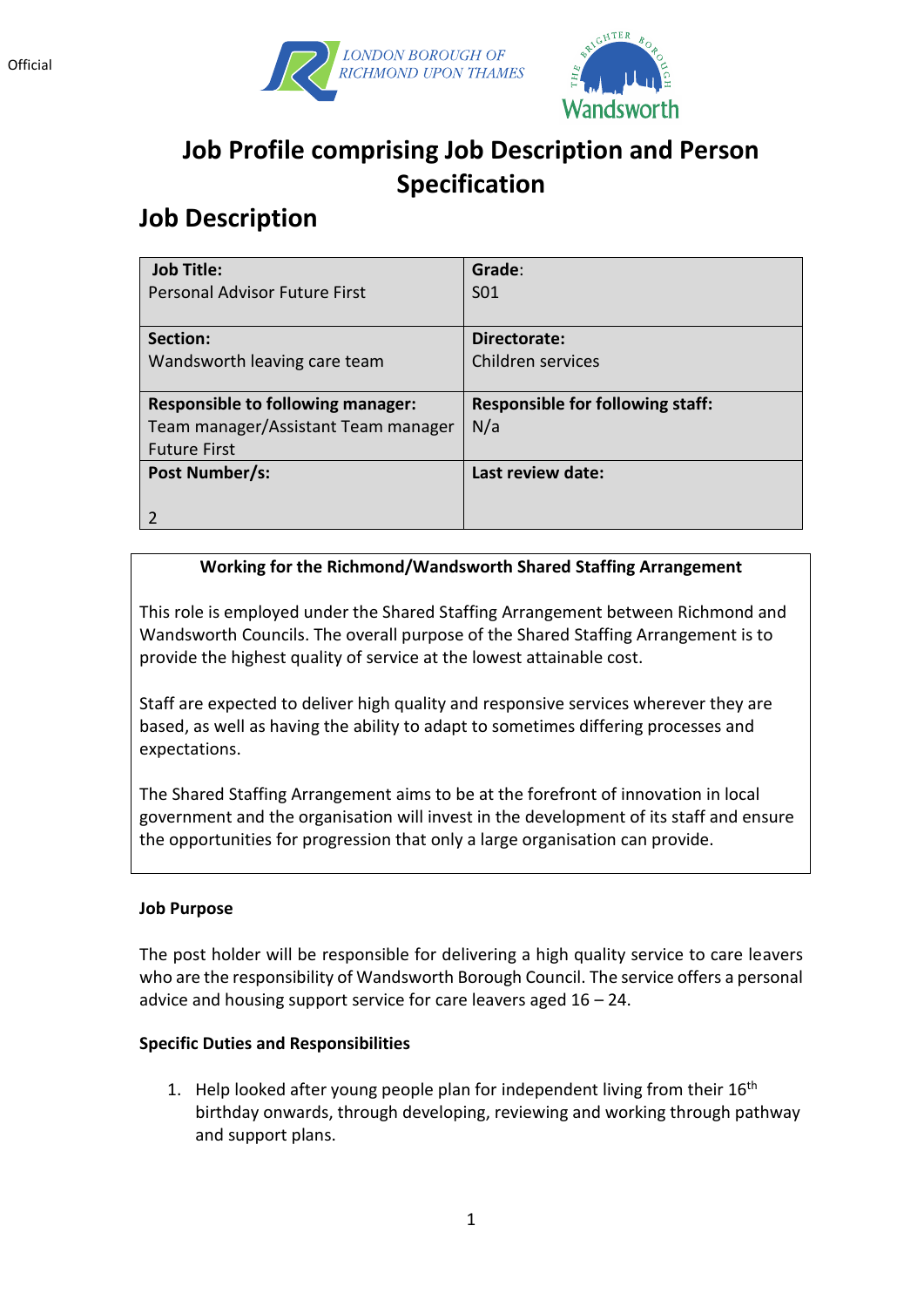



- 2. To provide personal and practical support to enable looked after children to make a successful transition to adulthood.
- 3. To ensure the provision of a quality service to care leavers through use of you knowledge and experience of working within the framework of legislation, guidance and local Leaving Care procedures.
- 4. To carry a caseload of up to 25 young people as allocated by the Manager. To offer a PA service for all young people referred to the Leaving Care Service, working alongside their Social Worker whilst the young person is eligible, and then taking on case responsibility for young people once they are no longer looked after.
- 5. To determine the young person's access to any other source of support e.g. relatives, friends, and local community.
- 6. Assess the needs of all allocated care leavers eligible for assistance and to provide appropriate packages of support and care.
- 7. To undertake direct work with young people as part of an allocated caseload in order to meet the goals and objectives of the young person's Pathway Plan.
- 8. To enable care leavers to maximise their independence and where appropriate to provide or arrange life skills training through Future First and external agencies.
- 9. Report child protection and safeguarding concerns and risk management issues to the attention of the Manager in line with agency procedures, as necessary.
- 10. To keep up to date with any changes to legislation for care leavers and Asylum & Immigration legislation.
- 11. Maintain an interest and good working knowledge of benefits, training/employment, housing and health issues affecting young people.

#### **Generic Duties and Responsibilities**

- To contribute to the continuous improvement of the services of the Boroughs of Wandsworth and Richmond.
- To provide duty cover under the guidance of the Future First management team as required
- To comply with relevant Codes of Practice, including the Code of Conduct and policies concerning data protection and health and safety.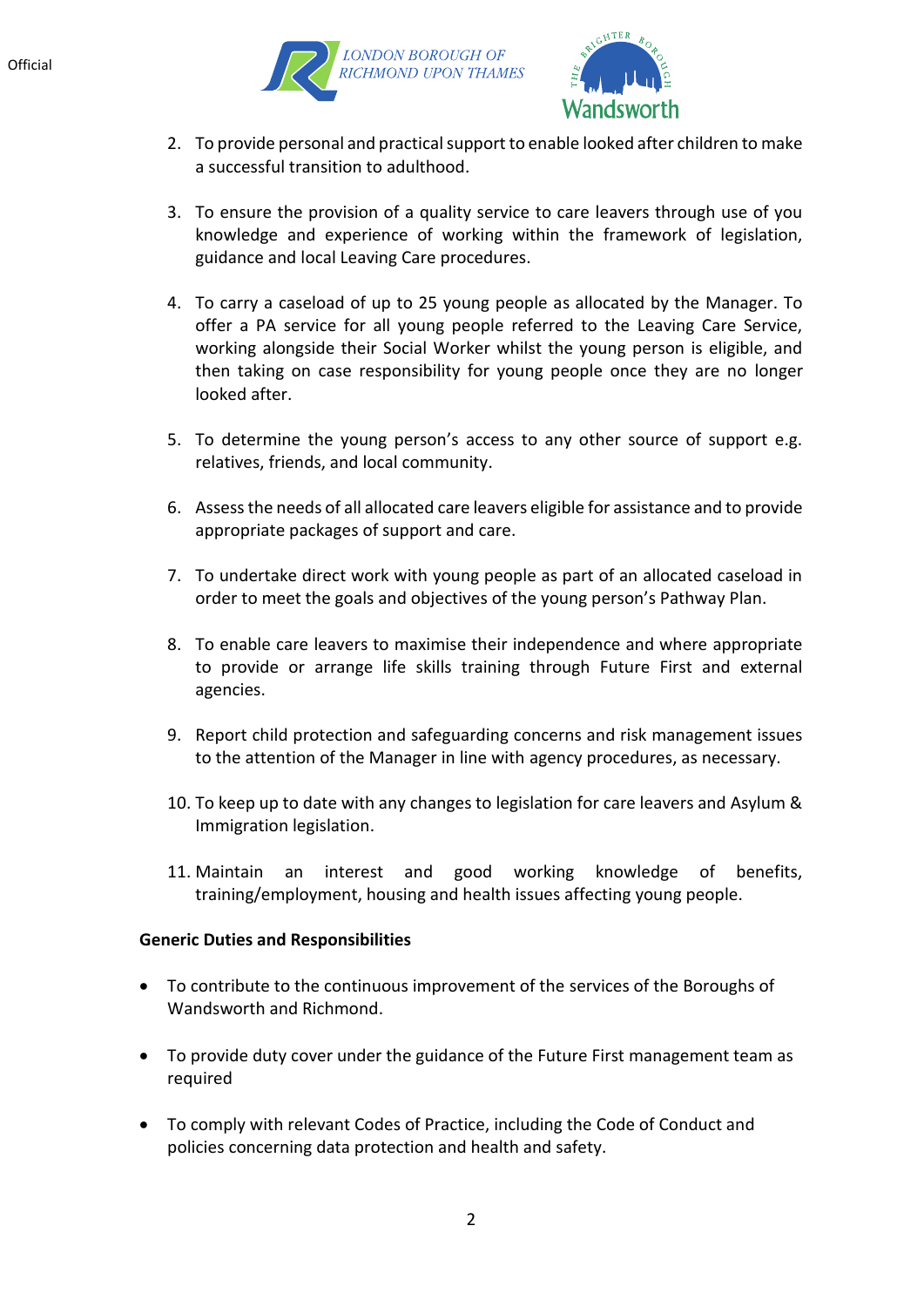



- To adhere to security controls and requirements as mandated by the SSA's policies, procedures and local risk assessments to maintain confidentiality, integrity, availability and legal compliance of information and systems
- To promote equality, diversity, and inclusion, maintaining an awareness of the equality and diversity protocol/policy and working to create and maintain a safe, supportive and welcoming environment where all people are treated with dignity and their identity and culture are valued and respected.
- To understand both Councils' duties and responsibilities for safeguarding children, young people and adults as they apply to the role within the council.
- The Shared Staffing Arrangement will keep its structures under continual review and as a result the post holder should expect to carry out any other reasonable duties within the overall function, commensurate with the level of the post.

#### **Additional Information**

The post will involve occasional travel around the UK and evening & weekend working in line with service participants availability and duty arrangements.

#### **Team structure**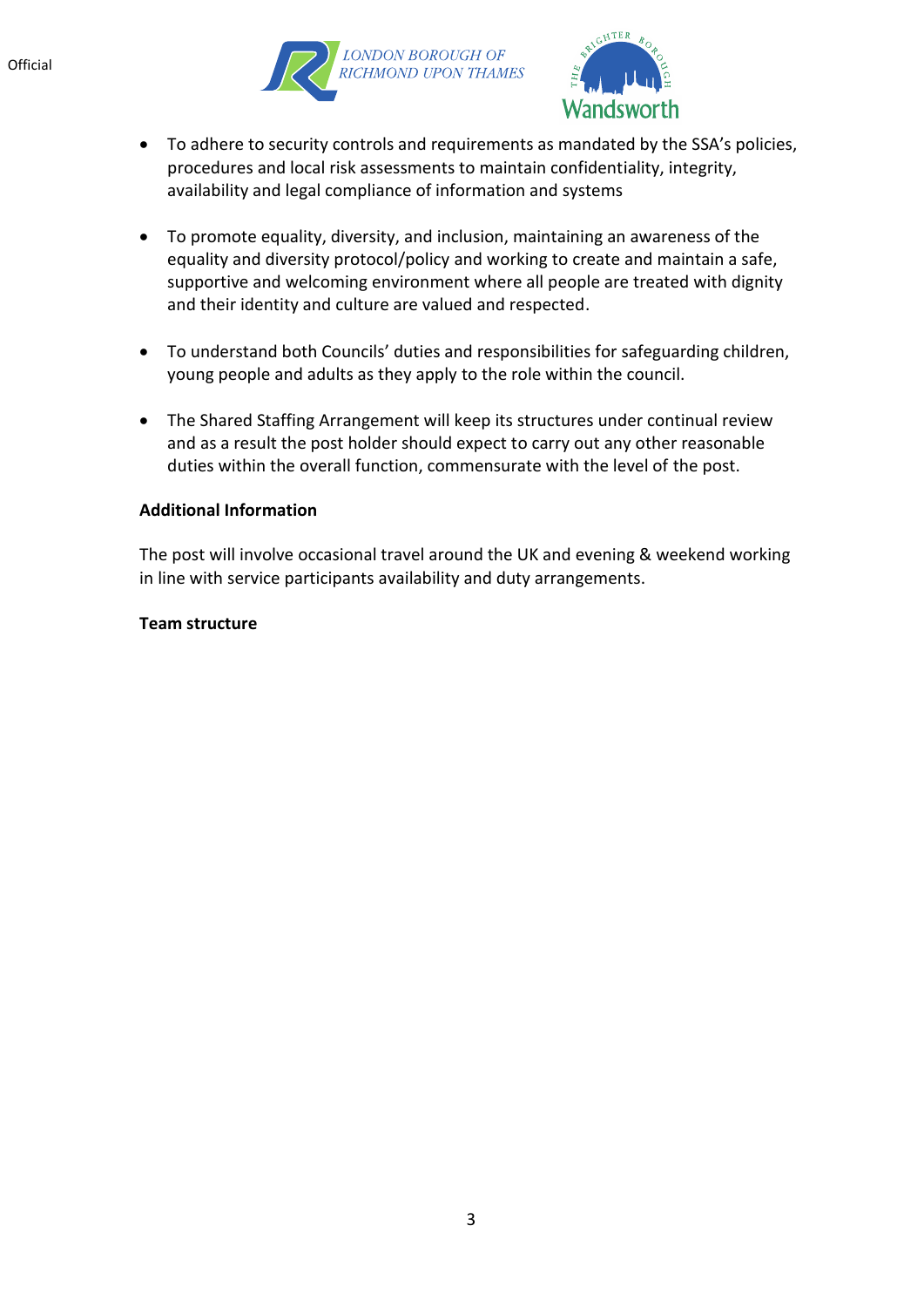





## **Person Specification**

| <b>Job Title:</b>                    | Grade:                   |
|--------------------------------------|--------------------------|
| <b>Personal Advisor Future First</b> | S <sub>01</sub>          |
| Section:                             | Directorate:             |
| Future First Wandsworth Leaving Care | Children services        |
| Team                                 |                          |
| <b>Responsible to:</b>               | <b>Responsible for:</b>  |
| Assistant Team Manager and Team      | N/A                      |
| Manager                              |                          |
| Post Number/s:                       | <b>Last Review Date:</b> |
|                                      |                          |

#### **Our Values and Behaviours**

The values and behaviours we seek from our staff draw on the high standards of the two boroughs, and we prize these qualities in particular:

**Being open.** This means we share our views openly, honestly and in a thoughtful way. We encourage new ideas and ways of doing things. We appreciate and listen to feedback from each other.

**Being supportive.** This means we drive the success of the organisation by making sure that our colleagues are successful. We encourage others and take account of the challenges they face. We help each other to do our jobs.

**Being positive.** Being positive and helpful means we keep our goals in mind and look for ways to achieve them. We listen constructively and help others see opportunities and the way forward. We have a 'can do' attitude and are continuously looking for ways to help each other improve.